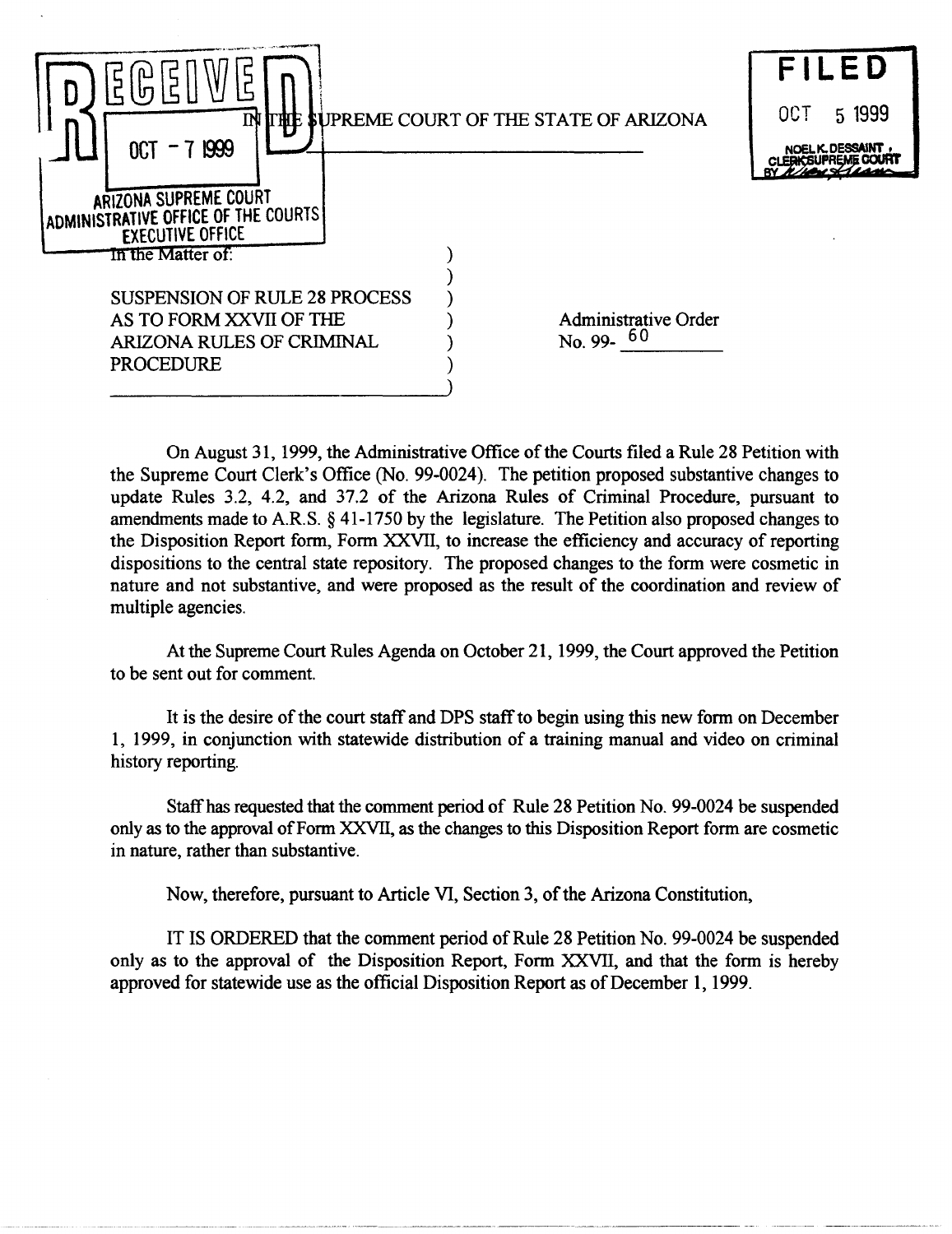IT IS FURTHER ORDERED that the attached Form XXVII hereby replaces all previous Disposition Report forms as of December 1, 1999.

Dated this 5th day of 0ctober 1999.

 $\star$   $\sim$   $_{\star}$ 

THOMAS A. ZLAKET<br>Chief Justice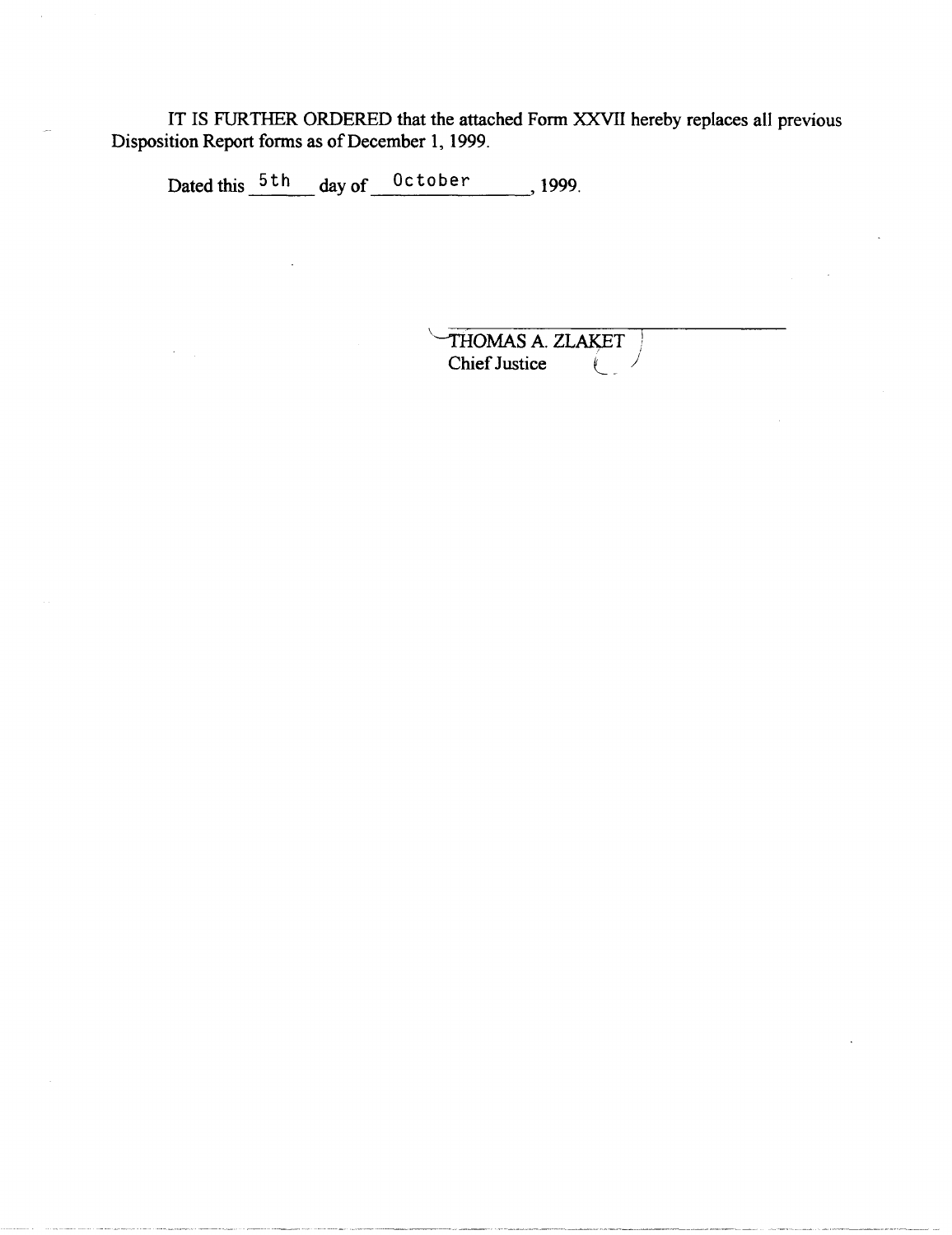**IT SID NUMBER** 

**AZ** 



## **ARIZONA DEPARTMENT OF PUBLIC SAFETY DISPOSITION REPORT**

Mail to:<br>Criminal History Records<br>AZ Department of Public Safety<br>P.O Box 6638 Phoenix AZ 85005-6638

| 2 NAME (Last, First, Middle)                                                                                                                                                                                                                                                                                    |                                                          |                      |                                                              |                                                                                                               |   |                                  | <b>3I DATE OF BIRTH</b><br>(MM)                                                                          | (DD)                                                | (CCYY)                                                                                                                                |                                           | <b>A ICHECK ONE!</b><br><b>JARREST</b>       |              | <b>PREVIOUS</b>                       |                                              | <b>B</b> DATE OF ARREST/PREVIOUS VIOLATION <b>B</b> PCN<br><b>(CCYY)</b> |                                            |                                                               |
|-----------------------------------------------------------------------------------------------------------------------------------------------------------------------------------------------------------------------------------------------------------------------------------------------------------------|----------------------------------------------------------|----------------------|--------------------------------------------------------------|---------------------------------------------------------------------------------------------------------------|---|----------------------------------|----------------------------------------------------------------------------------------------------------|-----------------------------------------------------|---------------------------------------------------------------------------------------------------------------------------------------|-------------------------------------------|----------------------------------------------|--------------|---------------------------------------|----------------------------------------------|--------------------------------------------------------------------------|--------------------------------------------|---------------------------------------------------------------|
| <b>2 ARRESTING AGENCY ORI</b>                                                                                                                                                                                                                                                                                   | <b>B</b> ARRESTING AGENCY CASE NO.                       |                      |                                                              |                                                                                                               |   |                                  | <b>9 BOOKING AGENCY ORI</b>                                                                              |                                                     |                                                                                                                                       |                                           |                                              |              | 10 BOOKING NUMBER                     |                                              |                                                                          |                                            |                                                               |
| 11 CHARGES / AMENDED CHARGES 12<br><b>CHARGES:</b> Please write literal<br>If more than five (5) charges list on<br>second (2nd) form.<br><u>AW ENFORCEMENT AGENCY:</u><br>Fill in original charge(s) on line(s)<br>1a, 2a, etc.<br>PROSECUTOR / COURT:<br>Fill in amended charge(s) on line(s)<br>1b, 2b, etc. | <b>ARIZONA</b><br><b>REVISED STATUTE</b><br>OR ORDINANCE | 13<br>ō              | 1141<br><b>TORY</b><br>CODE:                                 | [15]<br><b>PREPARATOR<br/>OFFENSE COL<br/>DOMESTIC<br/>VICTIM INFO<br/>VICTIM INFO<br/>AMENDED<br/>LO (X)</b> | Œ | បរ<br><b>DISPOSITION</b><br>CODE | 18<br>흮<br>PRISON OR                                                                                     | 19<br>]öä<br>LENGTH OF<br>CONFINEM<br>Lida, mo, yr) | 20<br>ğ<br>8<br><b>SENTENCE</b>                                                                                                       | 21<br>PROBATION<br>LENGTH<br>Ida. mo. yr/ | 22<br><b>FINE</b><br><b>YES</b><br>OR<br>NO. | $\boxed{23}$ | <b>JP OR MN</b><br><b>CASE NUMBER</b> |                                              | 24<br><b>SUPERIOR COURT</b><br><b>CASE NUMBER</b>                        | 25<br><b>DISPOSITION</b><br><b>DATE</b>    | 26<br><b>AGENCY ORI MAKING</b><br><b>DISPOSITION DECISION</b> |
| 1 a                                                                                                                                                                                                                                                                                                             |                                                          | M F                  |                                                              |                                                                                                               |   |                                  | P J                                                                                                      |                                                     |                                                                                                                                       |                                           | Y N                                          |              |                                       |                                              |                                                                          |                                            |                                                               |
| 1b                                                                                                                                                                                                                                                                                                              |                                                          | M F                  |                                                              |                                                                                                               |   |                                  | P J                                                                                                      |                                                     |                                                                                                                                       |                                           | Y N                                          |              |                                       |                                              |                                                                          |                                            |                                                               |
| 2a                                                                                                                                                                                                                                                                                                              |                                                          | M F                  |                                                              |                                                                                                               |   |                                  | P J                                                                                                      |                                                     |                                                                                                                                       |                                           | Y N                                          |              |                                       |                                              |                                                                          |                                            |                                                               |
| <b>2b</b>                                                                                                                                                                                                                                                                                                       |                                                          | M F                  |                                                              |                                                                                                               |   |                                  | P J                                                                                                      |                                                     |                                                                                                                                       |                                           | Y N                                          |              |                                       |                                              |                                                                          |                                            |                                                               |
| За                                                                                                                                                                                                                                                                                                              |                                                          | M F                  |                                                              |                                                                                                               |   |                                  | P J                                                                                                      |                                                     |                                                                                                                                       |                                           | Y N                                          |              |                                       |                                              |                                                                          |                                            |                                                               |
| <u>3b</u>                                                                                                                                                                                                                                                                                                       |                                                          | мf                   |                                                              |                                                                                                               |   |                                  | P J                                                                                                      |                                                     |                                                                                                                                       |                                           | Y N                                          |              |                                       |                                              |                                                                          |                                            |                                                               |
| 4а                                                                                                                                                                                                                                                                                                              |                                                          | M F                  |                                                              |                                                                                                               |   |                                  | P J                                                                                                      |                                                     |                                                                                                                                       |                                           | Y N                                          |              |                                       |                                              |                                                                          |                                            |                                                               |
| 4b                                                                                                                                                                                                                                                                                                              |                                                          | M F                  |                                                              |                                                                                                               |   |                                  | P J                                                                                                      |                                                     |                                                                                                                                       |                                           | Y N                                          |              |                                       |                                              |                                                                          |                                            |                                                               |
| 5a                                                                                                                                                                                                                                                                                                              |                                                          | M F                  |                                                              |                                                                                                               |   |                                  | P J                                                                                                      |                                                     |                                                                                                                                       |                                           | Y N                                          |              |                                       |                                              |                                                                          |                                            |                                                               |
| 5b                                                                                                                                                                                                                                                                                                              |                                                          | M F                  |                                                              |                                                                                                               |   |                                  | P J                                                                                                      |                                                     |                                                                                                                                       |                                           | Y N                                          |              |                                       |                                              |                                                                          |                                            |                                                               |
| <b>22 FURTHER EXPLANATIONS OR MODIFICATIONS</b>                                                                                                                                                                                                                                                                 |                                                          |                      |                                                              |                                                                                                               |   |                                  |                                                                                                          |                                                     |                                                                                                                                       |                                           |                                              |              |                                       |                                              |                                                                          |                                            |                                                               |
| <b>DISPOSITION REPORT</b>                                                                                                                                                                                                                                                                                       | <b>14 PREPARATORY</b>                                    | <b>OFFENSE CODES</b> |                                                              |                                                                                                               |   |                                  | 15 DOMESTIC VIOLENCE OR<br>VICTIM INFORMATION CODES                                                      |                                                     |                                                                                                                                       | 12 DISPOSITION CODES                      |                                              |              |                                       |                                              | <b>APPELLATE CODES</b>                                                   |                                            | 20 SENTENCE CODES 28 RIGHT INDEX FINGERPRINT                  |
| A Disposition Report is required for                                                                                                                                                                                                                                                                            |                                                          |                      |                                                              |                                                                                                               |   |                                  |                                                                                                          |                                                     |                                                                                                                                       |                                           | AC - Acquitted / Not guilty                  |              |                                       | AF.                                          | - Affirmed                                                               | <b>CC</b> - Concurrent                     |                                                               |
| A - Attempted<br>each charge from the disposition<br>agency (arrest, prosecutor or court)<br>C - Conspiracy                                                                                                                                                                                                     |                                                          |                      | D - Crime involves<br>domestic violence                      |                                                                                                               |   |                                  | <b>CD</b> - Court Dismissed<br><b>DP</b><br>- Deferred Prosecution<br><b>DS</b><br>- Deferred Sentencing |                                                     |                                                                                                                                       |                                           |                                              |              |                                       | AR - Affirmed, Remanded<br>for Re-sentencing | <b>CS</b> - Consecutive                                                  |                                            |                                                               |
| to commit<br>pursuant to the AZ Rules of Criminal<br>Procedure (Rule 37) for each person<br>F - Facilitate<br>charged with a reportable crime                                                                                                                                                                   |                                                          |                      | M - Victim is a minor<br>A - Victim is a<br>vulnerable Adult |                                                                                                               |   |                                  | GG<br>- Guilty<br>GI<br>- Guilty but Insane<br>- No complaint filed<br>NF                                |                                                     |                                                                                                                                       |                                           |                                              |              | RR.                                   | - Reversed and<br>Remanded                   | PS - Public or<br>Community<br><b>Service</b>                            |                                            |                                                               |
| pursuant to A.R.S. 41-1750.                                                                                                                                                                                                                                                                                     | S - Solicit                                              |                      |                                                              | L - Victim is a law                                                                                           |   | enforcement officer              |                                                                                                          | <b>NP</b><br><b>NR</b><br>PD                        |                                                                                                                                       | - Pardoned                                | - Nollo Contendre plea                       |              | - Not referred for prosecution        |                                              | <b>RV</b> - Reversed and<br><b>Conviction</b><br>Overturned              | <b>SS</b> - Court<br>Suspended<br>Sentence |                                                               |
|                                                                                                                                                                                                                                                                                                                 |                                                          |                      |                                                              | Dangerous crimes<br>c.<br>against children                                                                    |   |                                  |                                                                                                          | PO.<br>RI                                           | PM - Pending due to mental incompetency<br>- Plea to other charges<br>- Not responsible by reason of insanity 'SM - Sentence Modified |                                           |                                              |              |                                       |                                              |                                                                          |                                            |                                                               |

Please call DPS Criminal History Records (602) 223-2222 for assistance with this form.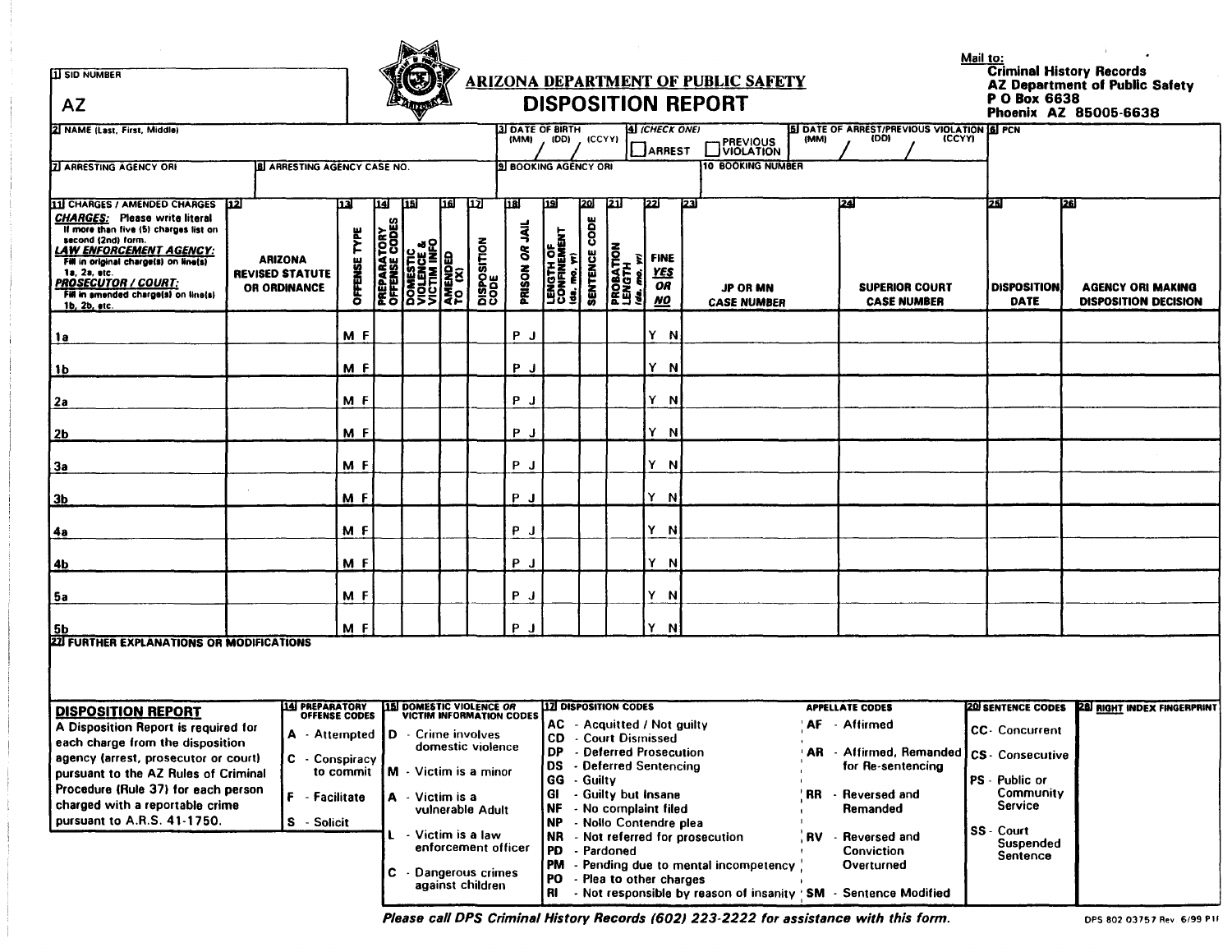## DISPOSITION REPORT - MPLETION INSTRUCTIONS  $\blacksquare$

|              | 1. SID NUMBER/AZ: If subject was previously arrested, the State Identification number may be<br>obtained from the Arizona Computerized Criminal History (ACCH) file via terminal inquiry.                                                                                         | 15. DOMESTIC VIOLENCE & VICTIM INFORMATION CODE: Enter the appropriate code from the<br>list on the front of this form.                                                                                                      |
|--------------|-----------------------------------------------------------------------------------------------------------------------------------------------------------------------------------------------------------------------------------------------------------------------------------|------------------------------------------------------------------------------------------------------------------------------------------------------------------------------------------------------------------------------|
| $\mathbf{2}$ | <b>NAME:</b> Subject's complete name as shown on the arrest fingerprint card which was<br>completed for this arrest.                                                                                                                                                              | 16. AMENDED TO: Enter the letter "X" in box 16, line "a"; then write amended charge(s) and<br>sentence information on the corresponding "b" line, beginning in box 11, completing all<br>applicable boxes through to box 27. |
|              | 3. DATE OF BIRTH (DOB): As shown on the arrest fingerprint card (MMDDCCYY)<br>(MM = month, DD = day, CCYY = full year; example 03/20/1954).                                                                                                                                       | 17. DISPOSITION CODE: Enter the appropriate disposition or appellate code from the list on the<br>front of this form.                                                                                                        |
|              | 4. CHECK ONE: Place a checkmark in the ARREST box to indicate if fingerprints are being taken<br>for an arrest presently occurring. Place a checkmark in the PREVIOUS VIOLATION box when<br>the defendant is being fingerprinted for a crime that occurred in the past (examples; | 18. PRISON/JAIL: If the subject was confined: Circle "P" for Prison OR Circle "J" for Jail.                                                                                                                                  |
|              | summons, cite and releases).                                                                                                                                                                                                                                                      | 19. LENGTH OF CONFINEMENT: Indicate the length of confinement (in days, months, years,<br>etc.), to which the subject is sentenced. Example: 1 yr./2 mo.                                                                     |
| Б.           | DATE OF ARREST/PREVIOUS VIOLATION: Enter the date of arrest if fingerprints are being<br>taken for an arrest presently occurring (MMDDCCYY); Enter the date of previous violation<br>when fingerprinting is for a crime that occurred in the past(MMDDCCYY).                      | 20. SENTENCE CODE: Enter the appropriate sentence code from the list on the front of this<br>form.                                                                                                                           |
| 6.           | PCN: Processing control number (PCN) assigned for specific arrest incident via the AZAFIS<br>system.                                                                                                                                                                              | 21. PROBATION LENGTH: Indicate the length of probation (in days, months, years, etc.,) to<br>which the subject is sentenced. Example: 3 yr.                                                                                  |
| 7.           | <b>ARRESTING AGENCY ORI NUMBER:</b> The NCIC-assigned originating agency identifier (ORI)<br>number.                                                                                                                                                                              | 22. FINE: Circle "Y" for Yes, to indicate that a fine was imposed.<br>Circle "N" for No, to indicate there was no fine imposed.                                                                                              |
| 8.           | <b>ARRESTING AGENCY CASE NUMBER: The arresting agency's case number.</b>                                                                                                                                                                                                          | 23. JP OR MN COURT CASE NUMBER: The case number assigned by the Justice (JP) or<br>Municipal (MN) court.                                                                                                                     |
| 9.           | <b>BOOKING AGENCY ORI NUMBER:</b> The NCIC-assigned originating agency identifier (ORI)<br>number.                                                                                                                                                                                | 24. SUPERIOR COURT CASE NUMBER: The case number assigned by the Superior Court.                                                                                                                                              |
|              | 10. BOOKING NUMBER: The number assigned by the detention facility.                                                                                                                                                                                                                | 25. DISPOSITION DATE: Enter the official disposition date (MMDDCCYY).                                                                                                                                                        |
|              | 11. CHARGES: Each offense charged at the time of arrest MUST be listed on Line "a". Line "b" is<br>used only for subsequent amendment to the initial arrest charge(s).                                                                                                            | 26. AGENCY ORI MAKING DISPOSITION DECISION: The NCIC-assigned originating agency<br>identifier (ORI) of the agency making the disposition decision.                                                                          |
|              | 12. ARIZONA REVISED STATUTE: Enter the correct Arizona Revised Statute (ARS) number or the<br>County/City Ordinance number for each charge (as indicated on the arrest fingerprint card).                                                                                         | 27. FURTHER EXPLANATIONS OR MODIFICATIONS: Further explanation regarding a particular<br>charge/disposition (list the charge number) may be entered in this section.                                                         |
|              | 13. OFFENSE TYPE: Circle "M" for misdemeanor<br>Circle "F" for felony                                                                                                                                                                                                             | 28. INDEX FINGERPRINT: (lower right corner of this form) At the time of arrest/fingerprinting,<br>the subject's right index fingerprint may be placed in this box.                                                           |
|              | 14. PREPARATORY OFFENSE CODE: Enter the appropriate code from the list on the front of this<br>form.                                                                                                                                                                              |                                                                                                                                                                                                                              |
|              |                                                                                                                                                                                                                                                                                   |                                                                                                                                                                                                                              |

## GENERAL INSTRUCTIONS

- A. ARRESTING AGENCY MUST submit two (2) complete fingerprint arrest cards to the Department of Public Safety, Criminal History Records Unit (CHRU) in order for this disposition to be processed. The arresting agency must fill in all of the arrest data. If the arrest is disposed of by the arresting agency, as where the subject is not referred for prosecution, THEN the arresting agency must fill in the Disposition Report and mail this report to DPS. In the event the case goes to the prosecutor. this report must be forwarded to the prosecutor with the subject's file.
- B. PROSECUTOR MUST complete the report to show the disposition at the prosecutorial level, if the matter is not being forwarded to the court for action, and thereafter submit the report directly to DPS. If court action is required, the prosecutor must forward this report with the case file to the court having jurisdiction.
- C. COURT MUST place its case number in the appropriate box (box 23 or box 24) and on the line corresponding to the charge. The court determines the disposition of the offense and notes it on the Disposition Report after the subject's court appearance. NOTE: After insuring that Boxes 11 and 12 have been filled out. and Boxes 13·27 as appropriate. the Disposition Report is forwarded to DPS.

APPELLATE COURT MUST complete the Disposition Report when applicable. Modification of conviction or sentence should be indicated on "line b" for EACH count.

D. SPLIT CHARGES: If there is more than one charge and the disposition for each charge is to be made in different courts, it will be necessary to submit the original Disposition Report to one court and a LEGIBLE photocopy of the Disposition Report to the other court.

•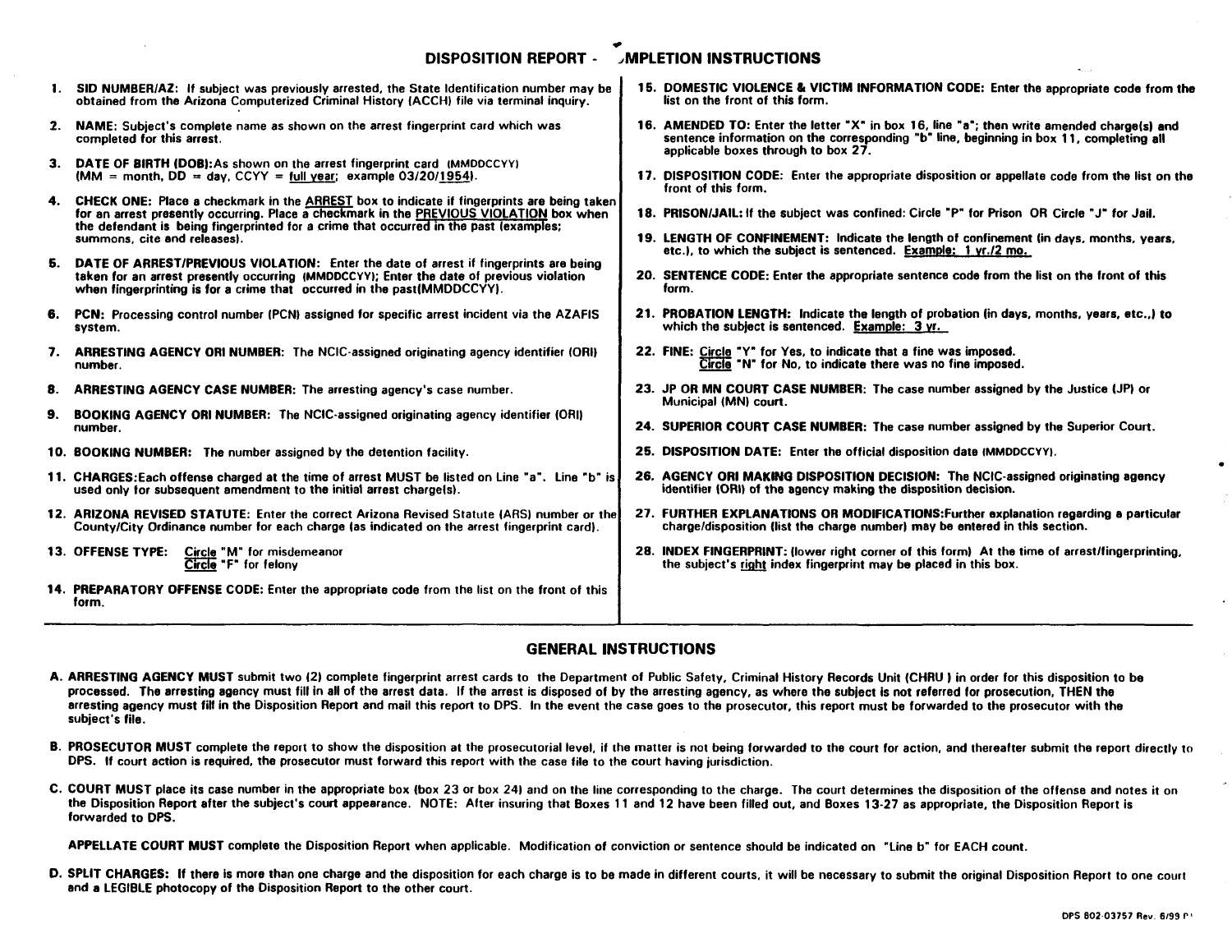

## ARIZONA DEPARTMENT OF PUBLIC SAFETY<br>ARIZONA DEPOSITION REPORT SUPPLEMENTAL

Mail to:<br>Criminal History Records<br>AZ Department of Public Safety<br>P O Box 6638<br>Phoenix AZ 85005-6638

| AZ                                                                                                                                                                                                                                                                                                                      |                                                          | <b>EXAMPLEMENTAL</b> DISPOSITION REPORT SUPPLEMENTAL<br>P O Box 6638<br>Phoenix AZ 85005-6638 |     |                                                                                                                          |            |                                   |                                                                                                                                                                                       |                                                  |                        |                                                      |                                                           |             |                                       |                                                     |                                         |                                                                 |  |
|-------------------------------------------------------------------------------------------------------------------------------------------------------------------------------------------------------------------------------------------------------------------------------------------------------------------------|----------------------------------------------------------|-----------------------------------------------------------------------------------------------|-----|--------------------------------------------------------------------------------------------------------------------------|------------|-----------------------------------|---------------------------------------------------------------------------------------------------------------------------------------------------------------------------------------|--------------------------------------------------|------------------------|------------------------------------------------------|-----------------------------------------------------------|-------------|---------------------------------------|-----------------------------------------------------|-----------------------------------------|-----------------------------------------------------------------|--|
| 2 NAME (Last, First, Middle)                                                                                                                                                                                                                                                                                            |                                                          |                                                                                               |     |                                                                                                                          |            |                                   | 3 DATE OF BIRTH<br><b>4) ICHECK ONE!</b><br><b>5 DATE OF ARREST/PREVIOUS VIOLATION 6 PCN</b><br>(MM) (DD) (CCYY)<br>(DD)<br>(MM)<br>(CCYY)<br>PREVIOUS<br>VIOLATION<br><b>JARREST</b> |                                                  |                        |                                                      |                                                           |             |                                       |                                                     |                                         |                                                                 |  |
| <b>ZI ARRESTING AGENCY ORI</b><br><b>BI ARRESTING AGENCY CASE NO.</b>                                                                                                                                                                                                                                                   |                                                          |                                                                                               |     |                                                                                                                          |            |                                   | 10 BOOKING NUMBER<br>9 BOOKING AGENCY ORI                                                                                                                                             |                                                  |                        |                                                      |                                                           |             |                                       |                                                     |                                         |                                                                 |  |
| 11 CHARGES / AMENDED CHARGES 12<br><b>CHARGES:</b> Please write literal<br>If more than five (5) charges list on<br>second (2nd) form.<br><b>LAW ENFORCEMENT AGENCY:</b><br>Fill in original charge(s) on line(s)<br>1a, 2a, etc.<br><b>PROSECUTOR / COURT:</b><br>Fill in amended charge(s) on line(s)<br>1b, 2b, etc. | <b>ARIZONA</b><br><b>REVISED STATUTE</b><br>OR ORDINANCE | l13l<br>TYPE<br><b>OFFENSE</b>                                                                | 114 | 15 T<br><b>PREPARATORY<br/>OFFENSE CODES<br/>DOMESTIC<br/>VICIENDES<br/>VICIENDED<br/>ANENDED<br/>ANENDED<br/>TO (X)</b> | <u> 16</u> | 717<br><b>DISPOSITION</b><br>CODE | 18<br><b>AIL</b><br>8<br>PRISON                                                                                                                                                       | 119<br>LENGTH OF<br>CONFINEMENT<br>Lida, mo, yi) | 20<br>CODE<br>SENTENCE | - 1211<br>PROBATION<br>LENGTH<br><i>(da. mo. yil</i> | 22<br><b>FINE</b><br><b>YES</b><br><b>OR</b><br><b>NO</b> | खि          | <b>JP OR MN</b><br><b>CASE NUMBER</b> | 1241<br><b>SUPERIOR COURT</b><br><b>CASE NUMBER</b> | 25<br><b>DISPOSITION</b><br><b>DATE</b> | 1261<br><b>AGENCY ORI MAKING</b><br><b>DISPOSITION DECISION</b> |  |
| CHG. NO.<br>a                                                                                                                                                                                                                                                                                                           |                                                          | M F                                                                                           |     |                                                                                                                          |            |                                   | P J                                                                                                                                                                                   |                                                  |                        |                                                      | Y.                                                        | $\mathbf N$ |                                       |                                                     |                                         |                                                                 |  |
| b                                                                                                                                                                                                                                                                                                                       |                                                          | M F                                                                                           |     |                                                                                                                          |            |                                   | P<br>ل                                                                                                                                                                                |                                                  |                        |                                                      | Y N                                                       |             |                                       |                                                     |                                         |                                                                 |  |
| a                                                                                                                                                                                                                                                                                                                       |                                                          | M F                                                                                           |     |                                                                                                                          |            |                                   | $P$ J                                                                                                                                                                                 |                                                  |                        |                                                      | Y N                                                       |             |                                       |                                                     |                                         |                                                                 |  |
| b                                                                                                                                                                                                                                                                                                                       |                                                          | M F                                                                                           |     |                                                                                                                          |            |                                   | P J                                                                                                                                                                                   |                                                  |                        |                                                      | Y N                                                       |             |                                       |                                                     |                                         |                                                                 |  |
| a                                                                                                                                                                                                                                                                                                                       |                                                          | $M$ $F$                                                                                       |     |                                                                                                                          |            |                                   | $P$ J                                                                                                                                                                                 |                                                  |                        |                                                      | Y N                                                       |             |                                       |                                                     |                                         | $\epsilon_{\rm{NN}}$ .                                          |  |
| b                                                                                                                                                                                                                                                                                                                       |                                                          | M F                                                                                           |     |                                                                                                                          |            |                                   | $P$ J                                                                                                                                                                                 |                                                  |                        |                                                      | Y.                                                        | $\mathbf N$ |                                       |                                                     |                                         | $\sim$                                                          |  |
| а                                                                                                                                                                                                                                                                                                                       |                                                          | M F                                                                                           |     |                                                                                                                          |            |                                   | $P$ J                                                                                                                                                                                 |                                                  |                        |                                                      | Y N                                                       |             |                                       |                                                     |                                         | 9.                                                              |  |
| b                                                                                                                                                                                                                                                                                                                       |                                                          | M F                                                                                           |     |                                                                                                                          |            |                                   | $P$ J                                                                                                                                                                                 |                                                  |                        |                                                      | Y N                                                       |             |                                       |                                                     |                                         |                                                                 |  |
| а                                                                                                                                                                                                                                                                                                                       |                                                          | M F                                                                                           |     |                                                                                                                          |            |                                   | $P$ J                                                                                                                                                                                 |                                                  |                        |                                                      | Y N                                                       |             |                                       |                                                     |                                         | -23                                                             |  |
| b                                                                                                                                                                                                                                                                                                                       |                                                          | M F                                                                                           |     |                                                                                                                          |            |                                   | P <sub>J</sub>                                                                                                                                                                        |                                                  |                        |                                                      | Y.                                                        | $\mathbf N$ |                                       |                                                     |                                         |                                                                 |  |
| а                                                                                                                                                                                                                                                                                                                       |                                                          | MF                                                                                            |     |                                                                                                                          |            |                                   | P J                                                                                                                                                                                   |                                                  |                        |                                                      | Y N                                                       |             |                                       |                                                     |                                         |                                                                 |  |
| b                                                                                                                                                                                                                                                                                                                       |                                                          | M F                                                                                           |     |                                                                                                                          |            |                                   | P J                                                                                                                                                                                   |                                                  |                        |                                                      | Y N                                                       |             |                                       |                                                     |                                         |                                                                 |  |
| a                                                                                                                                                                                                                                                                                                                       |                                                          | $M$ F                                                                                         |     |                                                                                                                          |            |                                   | $P$ J                                                                                                                                                                                 |                                                  |                        |                                                      | Y N                                                       |             |                                       |                                                     |                                         |                                                                 |  |
| b                                                                                                                                                                                                                                                                                                                       |                                                          | M F                                                                                           |     |                                                                                                                          |            |                                   | P J                                                                                                                                                                                   |                                                  |                        |                                                      | Y N                                                       |             |                                       |                                                     |                                         |                                                                 |  |
| a                                                                                                                                                                                                                                                                                                                       |                                                          | M F                                                                                           |     |                                                                                                                          |            |                                   | $P$ J                                                                                                                                                                                 |                                                  |                        |                                                      | Y N                                                       |             |                                       |                                                     |                                         |                                                                 |  |
| b                                                                                                                                                                                                                                                                                                                       |                                                          | M F                                                                                           |     |                                                                                                                          |            |                                   | P J                                                                                                                                                                                   |                                                  |                        |                                                      | Y N                                                       |             |                                       |                                                     |                                         |                                                                 |  |
| a                                                                                                                                                                                                                                                                                                                       |                                                          | M F                                                                                           |     |                                                                                                                          |            |                                   | P J                                                                                                                                                                                   |                                                  |                        |                                                      | Y N                                                       |             |                                       |                                                     |                                         |                                                                 |  |
| b                                                                                                                                                                                                                                                                                                                       |                                                          | M <sub>F</sub>                                                                                |     |                                                                                                                          |            |                                   | P<br>J                                                                                                                                                                                |                                                  |                        |                                                      | Y.                                                        | $\mathbf N$ |                                       |                                                     |                                         |                                                                 |  |

(Continues on reverse side)

 $\mathcal{H}$ 

**II SID NUMBER**